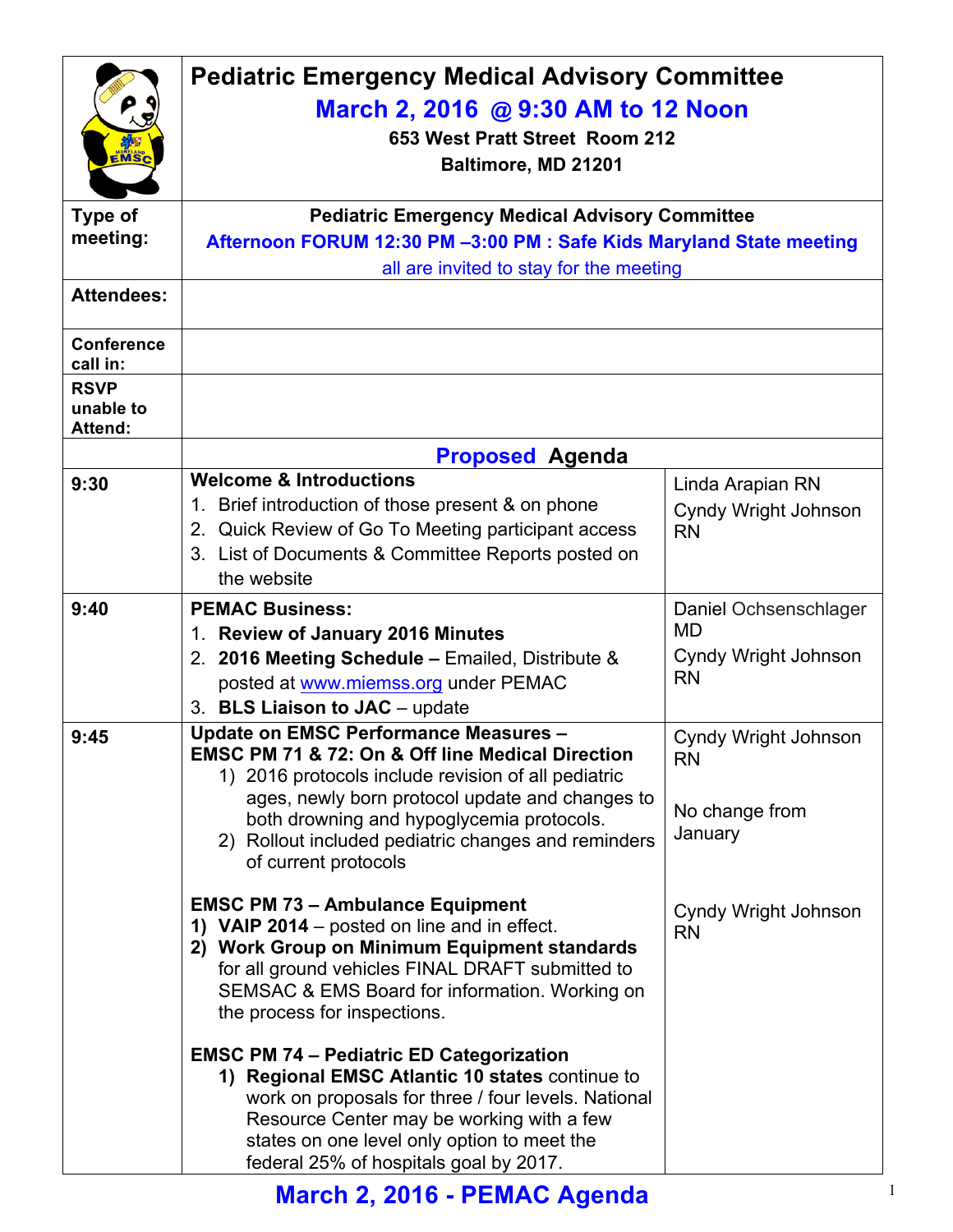|       | 2) Pediatric Education for hospitals:<br>a. 2017-2020 grant proposal ideas:<br>i. APLS Core one day hybrid<br>ii. APLS 2016 - 2017 course options<br>iii. Webinars - interdisciplinary<br>b. FEMA Pediatric Disaster MGT 439 course - joint<br>course with DC EMSC proposed for Fall 2016                                                                                                                                                                                                                                                                                                                      |                                                                              |
|-------|----------------------------------------------------------------------------------------------------------------------------------------------------------------------------------------------------------------------------------------------------------------------------------------------------------------------------------------------------------------------------------------------------------------------------------------------------------------------------------------------------------------------------------------------------------------------------------------------------------------|------------------------------------------------------------------------------|
|       | <b>EMSC PM 76 &amp; 77:</b><br><b>Pediatric Base Station Courses: 2016</b><br>$\mathbf{1}_{-}$<br>$\triangleright$ March 10, 2016 – Howard County (Thursday AM)<br>$\triangleright$ September 8, 2016 – Howard County (Thursday AM)<br>$\triangleright$ Potential for January or August courses – to be<br>determined by need.                                                                                                                                                                                                                                                                                 |                                                                              |
|       | <b>EMSC PM 78 - Conferences for 2015 and APLS -</b>                                                                                                                                                                                                                                                                                                                                                                                                                                                                                                                                                            |                                                                              |
| 10:00 | see discussion under Educational report above<br><b>PEMAC Protocol Work for 2016:</b><br>1. Protocol Review Committee - January 2016 update<br>a. 15 Lead EKG requirement - opposed<br>b. Alternative destination pilot in Montgomery<br>County -approved<br>c. Removal of consultation before medication in<br>ETT protocol if patient is bucking – approved<br>d. Cardioversion protocol and pain management<br>- discussion was extensive and protocol will<br>be reviewed again in March<br>e. Update on Queen Anne Mobile Integrated<br>Health pilot protocol presented (PRC and<br>EMS Board in January) | Allen Walker MD                                                              |
|       | 2. Protocol Review Committee – upcoming proposals<br>for $2017 -$ pending<br>a. Airway management and alternative airways<br>b. Consultation for medications – ongoing review                                                                                                                                                                                                                                                                                                                                                                                                                                  |                                                                              |
|       | 3. PEMAC Protocol Work for March 2, 2016:<br>a. Use of Pelvic Binder in younger ages<br>b. Rewrite of ChemPack directions<br>c. Review of Cardioversion protocol<br>d. Review of Interfacility protocols for<br>tracheostomy care, BiPAP, CPAP and<br>Ventilators                                                                                                                                                                                                                                                                                                                                              | 20 minute small group<br>discussions with<br>report out at 10:30 to<br>10:45 |
|       | 4. PEMAC protocol work for spring – separate<br>discussions:<br>a. Alternative Airway devices and airway<br>procedures<br>b. High Performance CPR<br>c. Termination of Resuscitation - Trauma/<br>Medical/ages<br>d. Evaluation of new Protocol                                                                                                                                                                                                                                                                                                                                                                |                                                                              |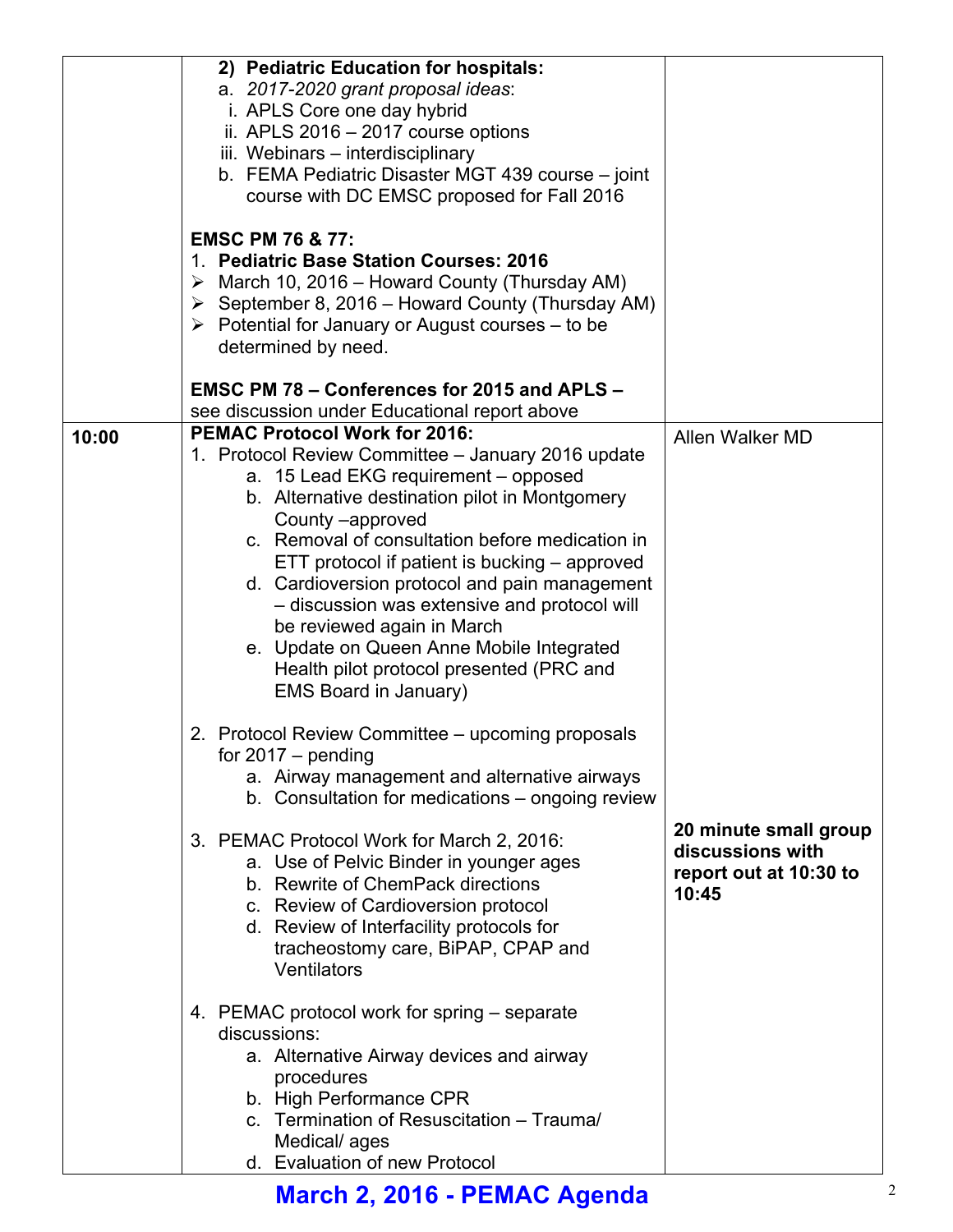|       | 5. EMS Compass Project (www.emscompass.org) -<br>performance measures that are relevant to EMS<br>agencies, regulators, and patients.                                                                                                                                                                                                                              | Cyndy Wright Johnson<br><b>RN</b>                                 |
|-------|--------------------------------------------------------------------------------------------------------------------------------------------------------------------------------------------------------------------------------------------------------------------------------------------------------------------------------------------------------------------|-------------------------------------------------------------------|
| 10:45 | <b>Family Centered Care Sub Committee</b><br>1. EMSC National FAN scheduled for January 28,<br>$2016 - update$<br>2. Right Care Awards (& Star of Life Awards) 2016<br>Nomination forms is LIVE (www.miemss.org) DUE<br><b>April 1, 2016</b><br>3. Panda Bear Mascot-FAN Panda - training                                                                          | Mary Ellen Wilson RN                                              |
|       | sessions in spring and summer<br>4. 2016 Project (NEW): Curriculum for families to<br>become "Emergency Ready"<br>a. FAN Council meeting - Saturday in February<br>b. FAN pilot Emergency Ready training - April<br>13 <sup>th</sup> of 14 <sup>th</sup> in Carroll County<br>5. Distant Future plans - Capturing stories of Right<br>Care at conferences/ schools |                                                                   |
| 11:00 | <b>Research and EVBG update</b><br>1. February RSI Review - recommendations for<br>protocols or education<br>2. Ongoing projects<br>a. Pain Protocol re-analsyis<br>b. WB-CARN EMS partner in Prince George's<br>County<br>c. Trauma Triage<br>d. Maryland EMSC Fact Sheet - eMEDS<br>description of "pediatric transports"                                        | Jen Anders MD<br>Kathy Brown MD<br>Jen Anders MD<br>Investigators |
|       | 3. EMSC TI Grant updates<br>4. Other projects                                                                                                                                                                                                                                                                                                                      | Committee                                                         |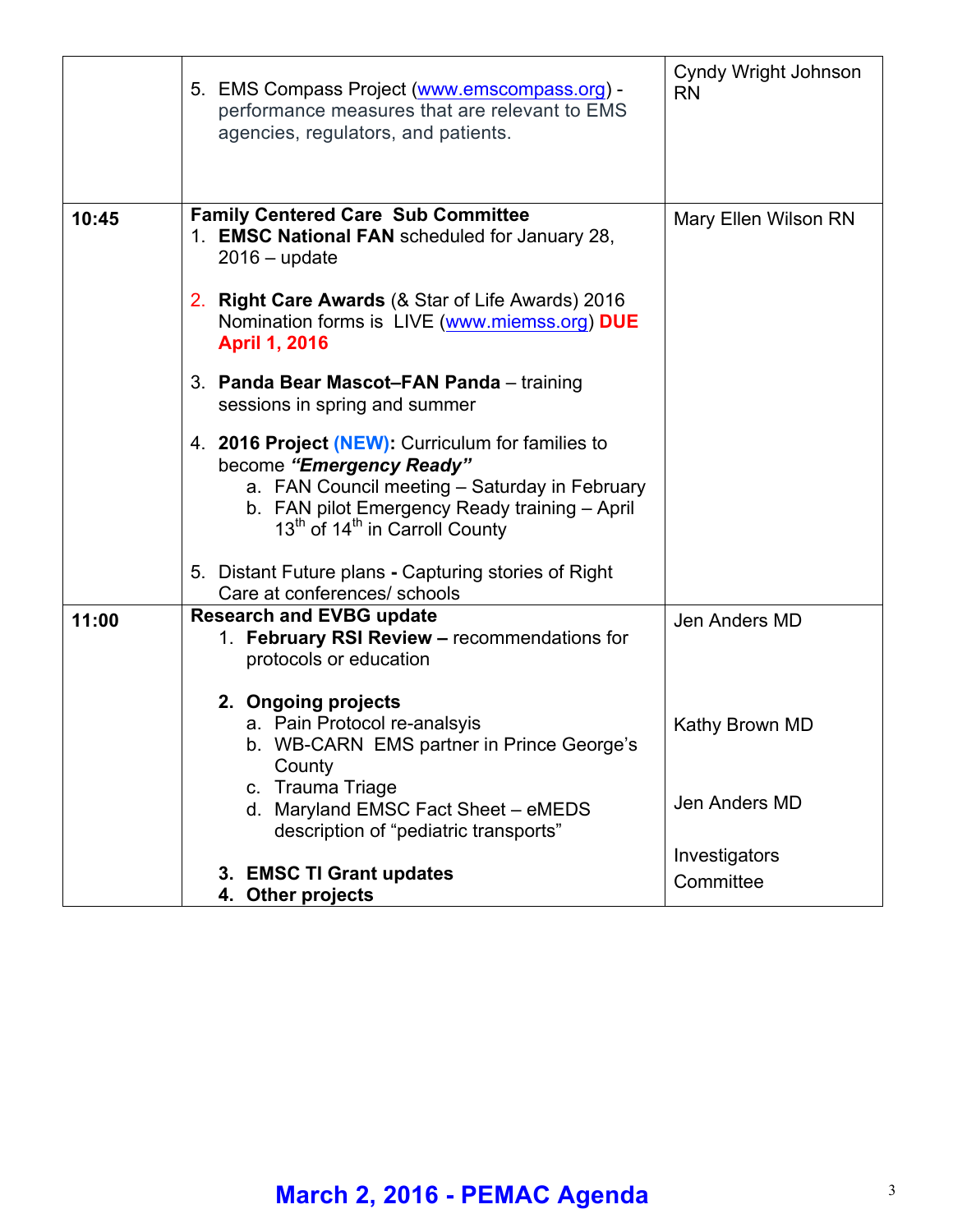| 11:15                                      | <b>Maryland Organizations &amp; Committees</b><br><b>AAP Updates</b><br>$\triangleright$ Maryland update - COPEM & COVIPP<br>$\triangleright$ National update – COPEM<br><b>ACEP Updates - new website &amp; management</b>                                                                                      | Jen Anders MD<br>Cyndy Wright Johnson<br><b>RN</b>               |
|--------------------------------------------|------------------------------------------------------------------------------------------------------------------------------------------------------------------------------------------------------------------------------------------------------------------------------------------------------------------|------------------------------------------------------------------|
|                                            | www.mdacep.org<br>$\triangleright$ Maryland update - EMS Committee<br>> Maryland's NEW - Pediatric Committee                                                                                                                                                                                                     | Kathy Brown MD                                                   |
|                                            | ENA Updates - www.mdena.org (NEW website live)<br>$\triangleright$ State report<br>$\triangleright$ Local updates<br>> Maryland ENA Regional Conferences<br>> CPEN Review Courses - future                                                                                                                       | Barbara Ayd RN                                                   |
|                                            | <b>SCHOOL HEALTH Updates</b><br>$\triangleright$ School Health committee(s) update<br>> School Emergency Health Guidelines 2nd edition<br>document completed & to be distributed early 2016                                                                                                                      | Laurel Moody RN                                                  |
|                                            | <b>Critical Care Updates</b><br>$\triangleright$ AACN<br>$\triangleright$ AAP<br>➤                                                                                                                                                                                                                               | Liz Berg RN<br><b>Charlotte Glicksman</b><br>MD/ Jason Custer MD |
|                                            | <b>Commercial Ambulance Service Advisory</b><br>Committee (CASAC @ MIEMSS)<br>$\triangleright$ SCT subcommittee – workgroup on protocols<br>$\triangleright$ Neonatal subcommittee – work concluded for now<br>$\triangleright$ Summer Training course – planning started                                        | <b>Jill Dannenfelser RN</b>                                      |
|                                            | Jurisdictional Affairs Committee (JAC @ MIEMSS)<br><b>BLS</b><br>$\blacktriangleright$<br><b>ALS</b><br>➤<br><b>Instructors</b>                                                                                                                                                                                  | Vacant<br><b>Judy Micheliche NRP</b><br>Paul Massarelli NRP      |
| 11:30<br><b>Written</b><br><b>Handouts</b> | <b>Injury Prevention Sub Committee &amp; Updates</b><br><b>Please see Summaries from:</b><br>1. EMSC: CPS & OP Healthcare Project (SHA)<br>Tween Passenger Safety project please contact<br>Susanne Ogaitis-Jones @ cps@miemss.org for<br>materials and information                                              | Susanne Ogaitis Jones<br><b>MPH</b>                              |
|                                            | 2. Safe Kids<br>❖ Maryland Safe Kids Meetings 2016 – March &<br>September meetings following PEMAC<br>❖ Sports Safety messaging / online resources have<br>been updated with J&J grant<br>❖ Medication Safety grant has been released and<br>Maryland applied<br>❖ Maryland also applied for Safe Kids Day grant | Cyndy Wright Johnson<br><b>RN</b>                                |